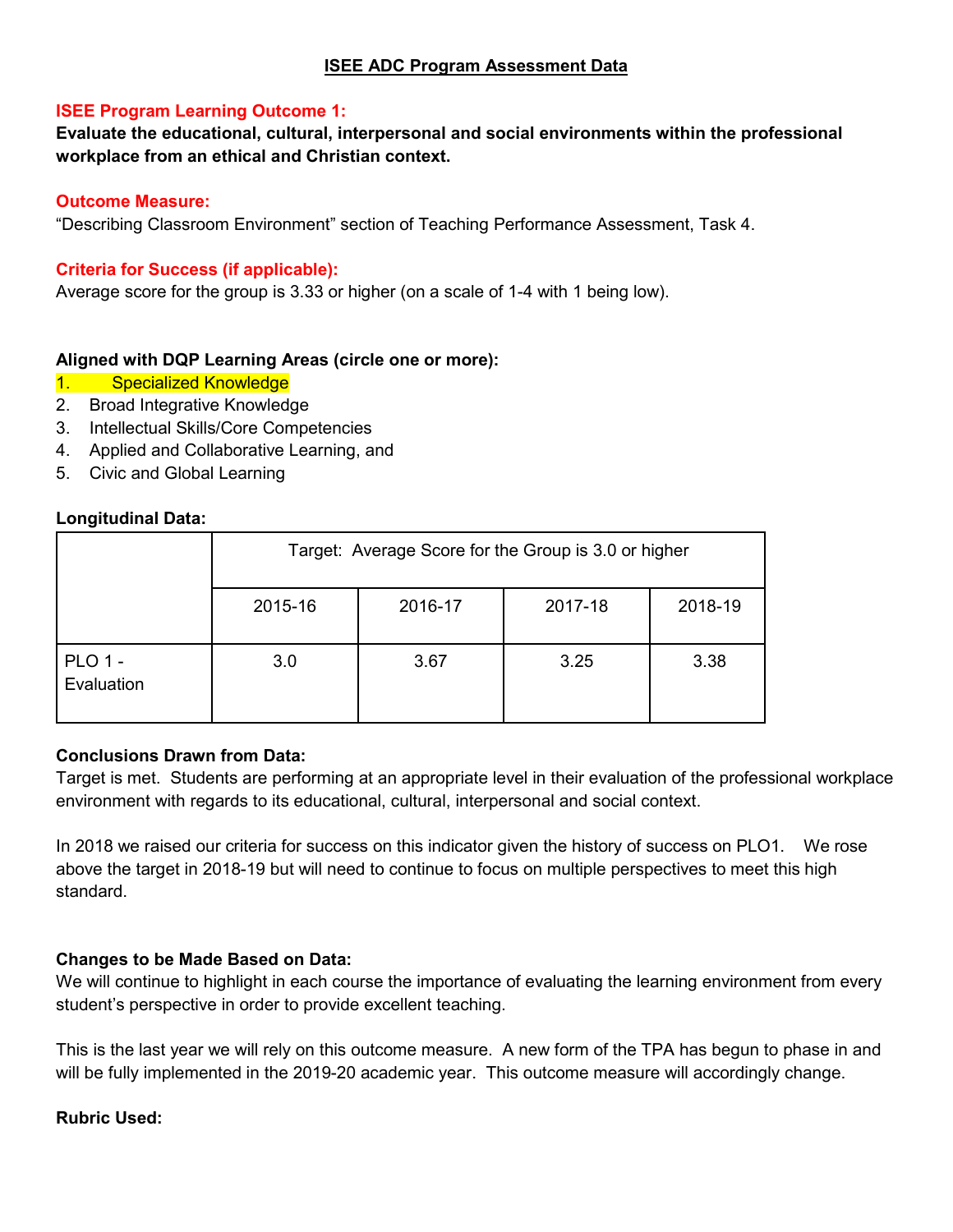## **TPA Task 4 - Culminating Teaching Experience**

|                                                         | <b>Far Below</b><br><b>Standard</b>                                | <b>Below Standard</b>                                            | <b>Meets Standard</b>                     | <b>Exceeds Standard</b>                                       | Score/Le<br>vel |
|---------------------------------------------------------|--------------------------------------------------------------------|------------------------------------------------------------------|-------------------------------------------|---------------------------------------------------------------|-----------------|
| Establishing<br>Goals and<br>Standards.                 | Inappropriate,<br>irrelevant,<br>inaccurate, or<br>missing.        | Minimal, limited,<br>cursory, inconsistent,<br>and/or ambiguous. | Appropriate,<br>relevant, or<br>accurate. | Appropriate,<br>relevant, accurate,<br>and clear or detailed. |                 |
| Learning<br>About<br>Students.                          | Inappropriate,<br>irrelevant,<br>inaccurate, or<br>missing.        | Minimal, limited,<br>cursory, inconsistent,<br>and/or ambiguous. | Appropriate,<br>relevant, or<br>accurate. | Appropriate,<br>relevant, accurate,<br>and clear or detailed. |                 |
| <b>Describing</b><br>Classroom<br><b>Environment</b>    | Inappropriate,<br><i>irrelevant,</i><br>inaccurate, or<br>missing. | Minimal, limited,<br>cursory, inconsistent,<br>and/or ambiguous. | Appropriate,<br>relevant, or<br>accurate. | Appropriate,<br>relevant, accurate,<br>and clear or detailed. |                 |
| Planning for<br>Instruction.                            | Inappropriate,<br>irrelevant,<br>inaccurate, or<br>missing.        | Minimal, limited,<br>cursory, inconsistent,<br>and/or ambiguous. | Appropriate,<br>relevant, or<br>accurate. | Appropriate,<br>relevant, accurate,<br>and clear or detailed. |                 |
| Making<br>Adaptations.                                  | Inappropriate,<br>irrelevant,<br>inaccurate, or<br>missing.        | Minimal, limited,<br>cursory, inconsistent,<br>and/or ambiguous. | Appropriate,<br>relevant, or<br>accurate. | Appropriate,<br>relevant, accurate,<br>and clear or detailed. |                 |
| Using<br>Subject-<br>specific<br>Pedagogical<br>Skills. | Inappropriate,<br>irrelevant,<br>inaccurate, or<br>missing.        | Minimal, limited,<br>cursory, inconsistent,<br>and/or ambiguous. | Appropriate,<br>relevant, or<br>accurate. | Appropriate,<br>relevant, accurate,<br>and clear or detailed. |                 |
| Analyzing<br>student<br>evidence<br>and<br>assessment.  | Inappropriate,<br>irrelevant.<br>inaccurate, or<br>missing.        | Minimal, limited,<br>cursory, inconsistent,<br>and/or ambiguous. | Appropriate,<br>relevant, or<br>accurate. | Appropriate,<br>relevant, accurate,<br>and clear or detailed. |                 |
| Reflecting.                                             | Inappropriate,<br>irrelevant,<br>inaccurate, or<br>missing.        | Minimal, limited,<br>cursory, inconsistent,<br>and/or ambiguous. | Appropriate,<br>relevant, or<br>accurate. | Appropriate,<br>relevant, accurate,<br>and clear or detailed. |                 |
| Comments:                                               |                                                                    |                                                                  |                                           |                                                               |                 |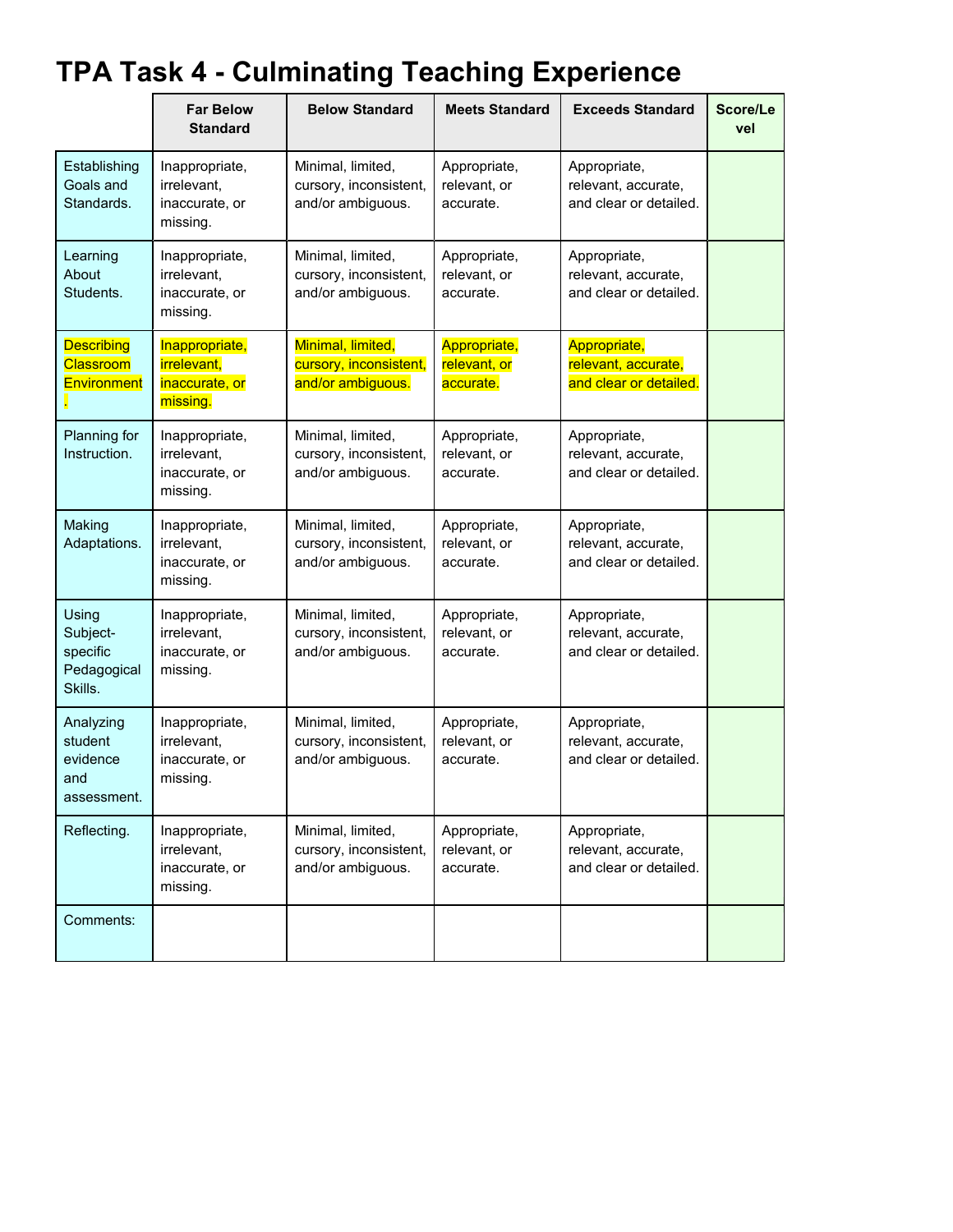#### **ISEE Program Learning Outcome 2:**

**Demonstrate problem solving and decision-making skills within the context of a diverse educational environment.**

#### **Outcome Measure:**

Overall score on Teaching Performance Assessment, Task 4.

### **Criteria for Success (if applicable):**

Average score for the group is 3.0 or higher (on a scale of 1-4 with 1 being low).

#### **Aligned with DQP Learning Areas (circle one or more):**

- 6. Specialized Knowledge
- 7. Broad Integrative Knowledge
- 8. Intellectual Skills/Core Competencies
- 9. Applied and Collaborative Learning, and
- 10. Civic and Global Learning

#### **Longitudinal Data:**

|                                 | Target: Average Score for the Group is 3.0 or higher |         |         |         |
|---------------------------------|------------------------------------------------------|---------|---------|---------|
|                                 | 2015-16                                              | 2016-17 | 2017-18 | 2018-19 |
| PLO <sub>2</sub><br>Application | 2.83                                                 | 3.33    | 3.04    | 3.13    |

#### **Conclusions Drawn from Data:**

Target is met. Students are performing above our intended target. Demonstrating problem solving and decision-making skills within the context of a diverse educational environment is consistently the most difficult skill set for teacher candidates to acquire, and our candidates are doing very well in this area. Each classroom setting that they experience is diverse for different reasons.

#### **Changes to be Made Based on Data:**

We will continue to cover the different student diversities through case studies we have designed for the EDU306 course where they start to develop this skill set to bring this average up to 3.5 next year.

This is the last year we will rely on this outcome measure. A new form of the TPA has begun to phase in and will be fully implemented in the 2019-20 academic year. This outcome measure will accordingly change.

#### **Rubric Used**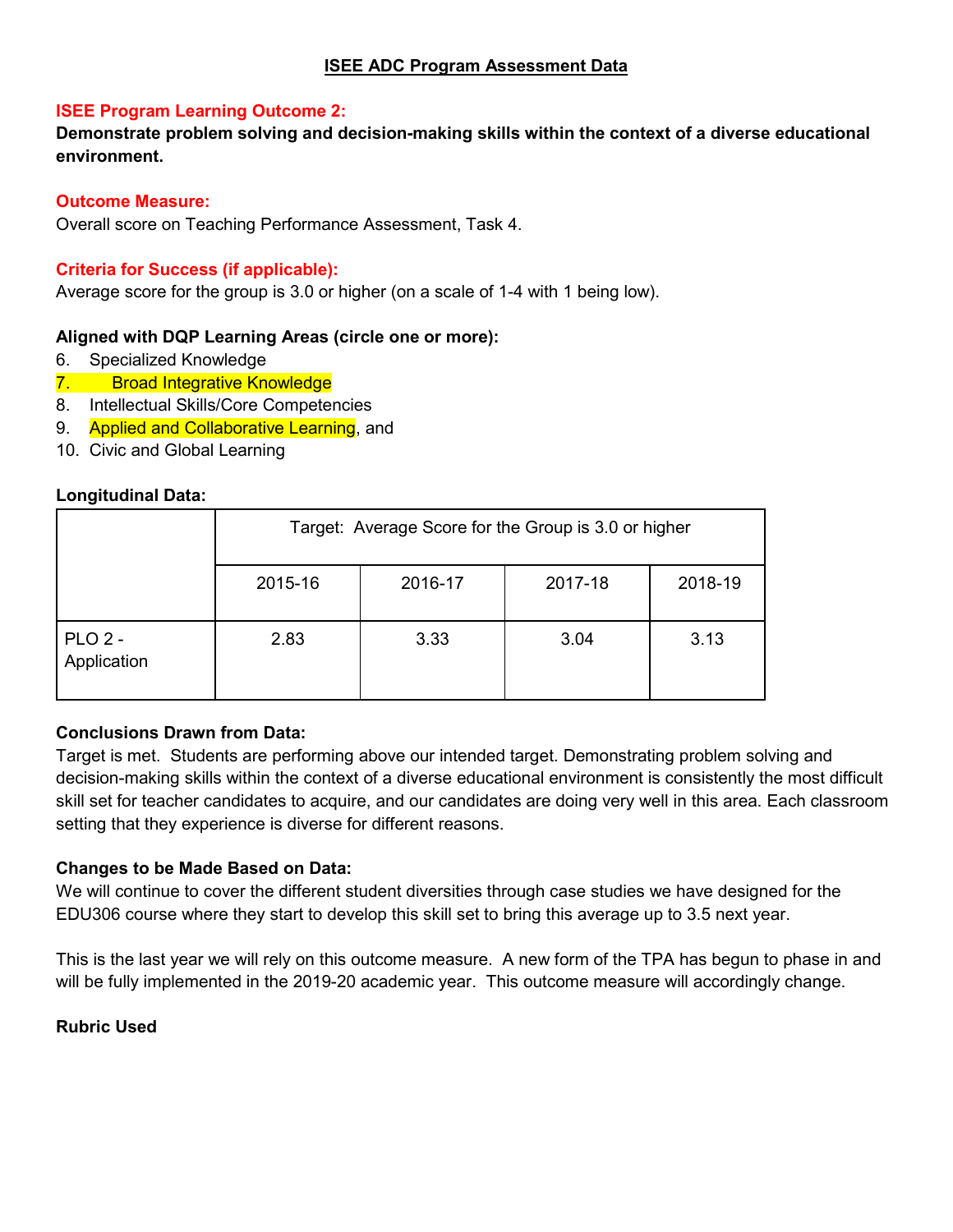# **TPA Task 4 - Culminating Teaching Experience**

|                                                         | <b>Far Below</b><br><b>Standard</b>                         | <b>Below Standard</b>                                               | <b>Meets Standard</b>                     | <b>Exceeds Standard</b>                                       | Score/L<br>evel |
|---------------------------------------------------------|-------------------------------------------------------------|---------------------------------------------------------------------|-------------------------------------------|---------------------------------------------------------------|-----------------|
| Establishing<br>Goals and<br>Standards.                 | Inappropriate,<br>irrelevant,<br>inaccurate, or<br>missing. | Minimal, limited,<br>cursory,<br>inconsistent,<br>and/or ambiguous. | Appropriate,<br>relevant, or<br>accurate. | Appropriate, relevant,<br>accurate, and clear or<br>detailed. |                 |
| Learning<br>About<br>Students.                          | Inappropriate,<br>irrelevant,<br>inaccurate, or<br>missing. | Minimal, limited,<br>cursory,<br>inconsistent,<br>and/or ambiguous. | Appropriate,<br>relevant, or<br>accurate. | Appropriate, relevant,<br>accurate, and clear or<br>detailed. |                 |
| Describing<br>Classroom<br>Environmen<br>t.             | Inappropriate,<br>irrelevant,<br>inaccurate, or<br>missing. | Minimal, limited,<br>cursory,<br>inconsistent,<br>and/or ambiguous. | Appropriate,<br>relevant, or<br>accurate. | Appropriate, relevant,<br>accurate, and clear or<br>detailed. |                 |
| Planning for<br>Instruction.                            | Inappropriate,<br>irrelevant,<br>inaccurate, or<br>missing. | Minimal, limited,<br>cursory,<br>inconsistent,<br>and/or ambiguous. | Appropriate,<br>relevant, or<br>accurate. | Appropriate, relevant,<br>accurate, and clear or<br>detailed. |                 |
| Making<br>Adaptations.                                  | Inappropriate,<br>irrelevant,<br>inaccurate, or<br>missing. | Minimal, limited,<br>cursory,<br>inconsistent,<br>and/or ambiguous. | Appropriate,<br>relevant, or<br>accurate. | Appropriate, relevant,<br>accurate, and clear or<br>detailed. |                 |
| Using<br>Subject-<br>specific<br>Pedagogical<br>Skills. | Inappropriate,<br>irrelevant,<br>inaccurate, or<br>missing. | Minimal, limited,<br>cursory,<br>inconsistent,<br>and/or ambiguous. | Appropriate,<br>relevant, or<br>accurate. | Appropriate, relevant,<br>accurate, and clear or<br>detailed. |                 |
| Analyzing<br>student<br>evidence<br>and<br>assessment   | Inappropriate,<br>irrelevant.<br>inaccurate, or<br>missing. | Minimal, limited,<br>cursory,<br>inconsistent,<br>and/or ambiguous. | Appropriate,<br>relevant, or<br>accurate. | Appropriate, relevant,<br>accurate, and clear or<br>detailed. |                 |
| Reflecting.                                             | Inappropriate,<br>irrelevant,<br>inaccurate, or<br>missing. | Minimal, limited,<br>cursory,<br>inconsistent,<br>and/or ambiguous. | Appropriate,<br>relevant, or<br>accurate. | Appropriate, relevant,<br>accurate, and clear or<br>detailed. |                 |
| Comments:                                               |                                                             |                                                                     |                                           |                                                               |                 |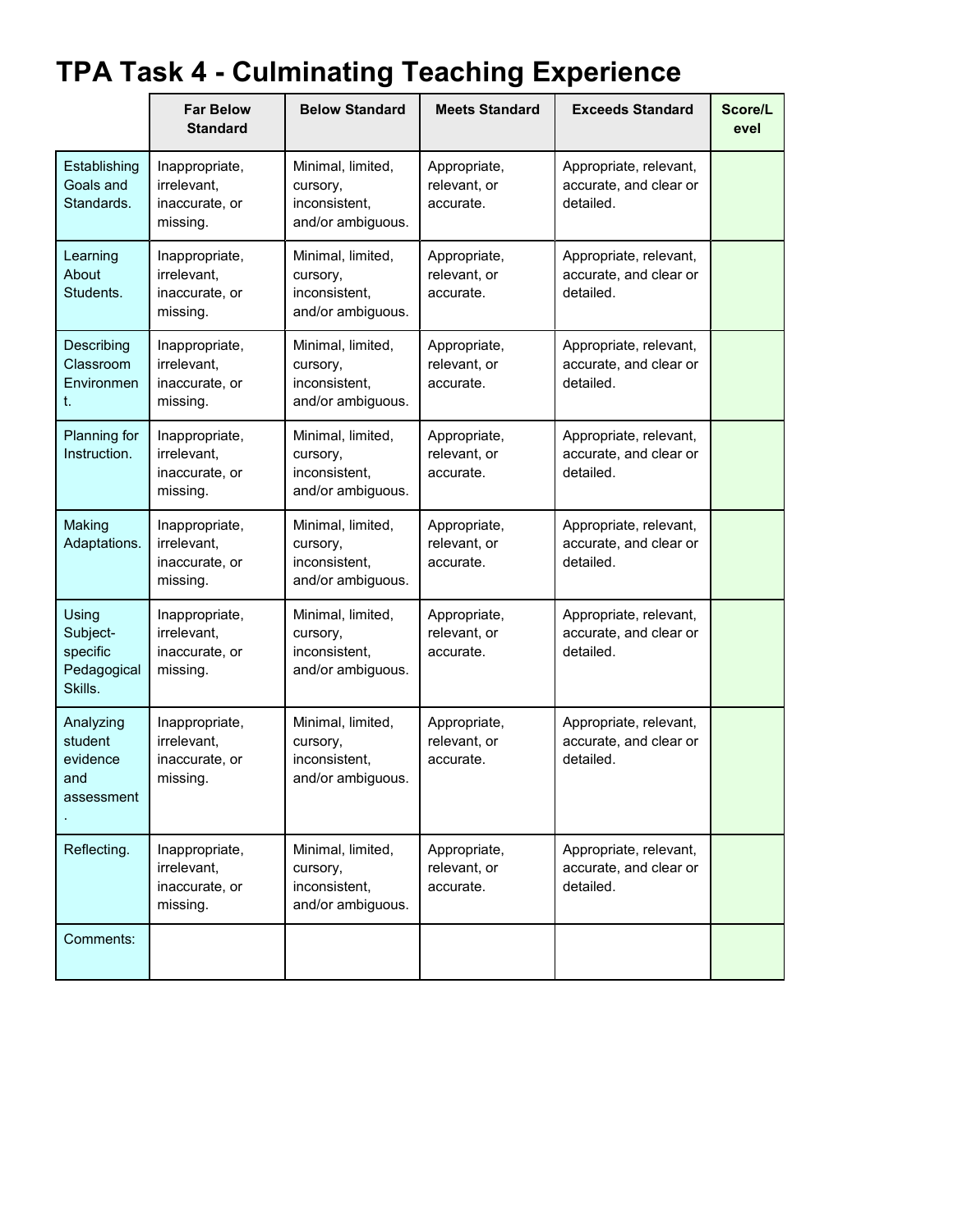#### **ISEE Program Learning Outcome 3:**

**Distinguish how the role of a teacher-leader needs to continually adapt in relation to individual student needs, social and cultural influence, and school context.**

#### **Outcome Measure:**

Making Adaptations section of Teaching Performance Assessment, Task 4

#### **Criteria for Success (if applicable):**

Average score for the group is 3.0 or higher (on a scale of 1-4 with 1 being low).

**Aligned with DQP Learning Areas (circle one or more):**

- 11. Specialized Knowledge
- 12. Broad Integrative Knowledge
- 13. Intellectual Skills/Core Competencies
- 14. **Applied and Collaborative Learning**, and
- 15. Civic and Global Learning

#### **Longitudinal Data:**

|                  | Target: Average Score for the Group is 3.0 or higher |         |         |         |
|------------------|------------------------------------------------------|---------|---------|---------|
|                  | 2015-16                                              | 2016-17 | 2017-18 | 2018-19 |
| PLO 3 - Analysis | 2.5                                                  | 3.0     | 3.0     | 2.88    |

#### **Conclusions Drawn from Data:**

Target is not met. Students not are performing at the level of our intended target.

#### **Changes to be Made Based on Data:**

This is the last year we will rely on this outcome measure. A new form of the TPA has begun to phase in and will be fully implemented in the 2019-20 academic year. This outcome measure will accordingly change. While the change in indicator offers an opportunity to refocus instruction there remains much work to do to ensure we are preparing all candidates to meet the instructional needs of a diverse student population. Preparation courses are taught by a number of instructors over the course of the year. Actively calibrating across multiple instructors and sections will ensure outcomes are aligned to learning outcomes.

This target has historically been a challenge for SOE. Over the last four reports candidates have scored below target twice and hit it twice. The new format TPA prompts students to submit a sample lesson where they teach to a class of students while specifically focusing on three "focus" students representing diverse teaching needs: one social-emotional, one English learner, and a student with special needs. The degree to which candidates address the needs of each 'focus' student is scored individually, as are five other elements of the exercise. This prompts attention to the diverse needs of each student group.

EDU306 instructors have eight case studies to draw into the course. Ensuring candidates gain experience analyzing them in order to better understand the issues faced by diverse groups in global and/or cross-cultural contexts is critical. These outcome data will be shared with instructors at aggregate and individual student levels to drive improvement. Additionally, as SOE students increasingly transition to the new TPA and its data comes in, SOE will reconcile results from the new exam with those of the old particular focus must be paid to the Criteria for success as SOE seeks to answer whether 3.0 on a five point scale (1-5) is a true indicator of success.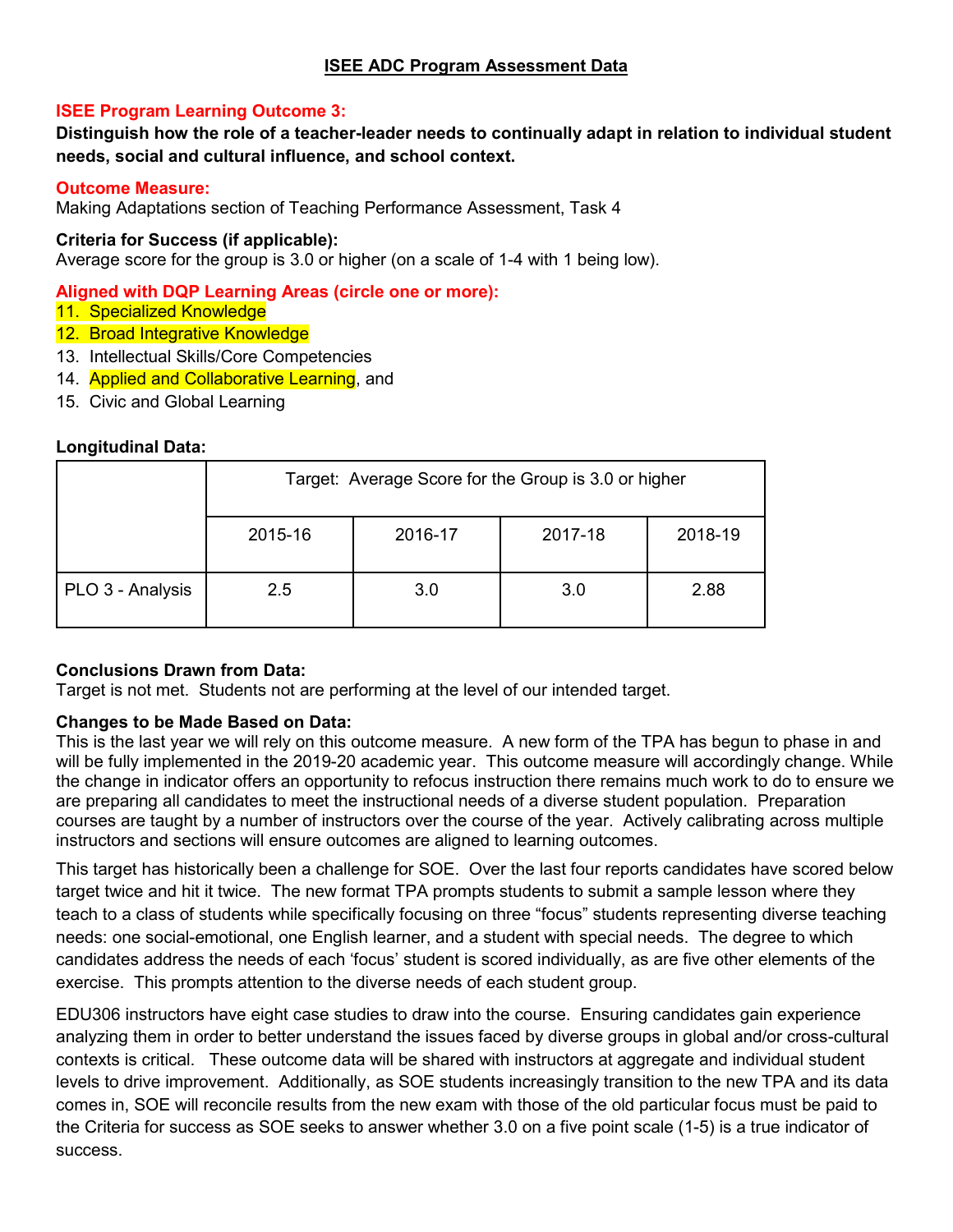### **Rubric Used** TPA Task 4 - Culminating Teaching Experience

|                                                      | <b>Far Below</b><br><b>Standard</b>                                | <b>Below Standard</b>                                               | <b>Meets Standard</b>                     | <b>Exceeds Standard</b>                                       | Score/L<br>evel |
|------------------------------------------------------|--------------------------------------------------------------------|---------------------------------------------------------------------|-------------------------------------------|---------------------------------------------------------------|-----------------|
| Establishing<br>Goals and<br>Standards.              | Inappropriate,<br>irrelevant,<br>inaccurate, or<br>missing.        | Minimal, limited,<br>cursory,<br>inconsistent, and/or<br>ambiguous. | Appropriate,<br>relevant, or<br>accurate. | Appropriate, relevant,<br>accurate, and clear or<br>detailed. |                 |
| Learning<br>About<br>Students.                       | Inappropriate,<br>irrelevant,<br>inaccurate, or<br>missing.        | Minimal, limited,<br>cursory,<br>inconsistent, and/or<br>ambiguous. | Appropriate,<br>relevant, or<br>accurate. | Appropriate, relevant,<br>accurate, and clear or<br>detailed. |                 |
| Describing<br>Classroom<br>Environment.              | Inappropriate,<br>irrelevant,<br>inaccurate, or<br>missing.        | Minimal, limited,<br>cursory,<br>inconsistent, and/or<br>ambiguous. | Appropriate,<br>relevant, or<br>accurate. | Appropriate, relevant,<br>accurate, and clear or<br>detailed. |                 |
| Planning for<br>Instruction.                         | Inappropriate,<br>irrelevant,<br>inaccurate, or<br>missing.        | Minimal, limited,<br>cursory,<br>inconsistent, and/or<br>ambiguous. | Appropriate,<br>relevant, or<br>accurate. | Appropriate, relevant,<br>accurate, and clear or<br>detailed. |                 |
| <b>Making</b><br>Adaptations.                        | Inappropriate,<br><i>irrelevant,</i><br>inaccurate, or<br>missing. | Minimal, limited,<br>cursory,<br>inconsistent, and/or<br>ambiguous. | Appropriate,<br>relevant, or<br>accurate. | Appropriate, relevant,<br>accurate, and clear or<br>detailed. |                 |
| Using Subject-<br>specific<br>Pedagogical<br>Skills. | Inappropriate,<br>irrelevant,<br>inaccurate, or<br>missing.        | Minimal, limited,<br>cursory,<br>inconsistent, and/or<br>ambiguous. | Appropriate,<br>relevant, or<br>accurate. | Appropriate, relevant,<br>accurate, and clear or<br>detailed. |                 |
| Analyzing<br>student<br>evidence and<br>assessment.  | Inappropriate,<br>irrelevant,<br>inaccurate, or<br>missing.        | Minimal, limited,<br>cursory,<br>inconsistent, and/or<br>ambiguous. | Appropriate,<br>relevant, or<br>accurate. | Appropriate, relevant,<br>accurate, and clear or<br>detailed. |                 |
| Reflecting.                                          | Inappropriate,<br>irrelevant,<br>inaccurate, or<br>missing.        | Minimal, limited,<br>cursory,<br>inconsistent, and/or<br>ambiguous. | Appropriate,<br>relevant, or<br>accurate. | Appropriate, relevant,<br>accurate, and clear or<br>detailed. |                 |
| Comments:                                            |                                                                    |                                                                     |                                           |                                                               |                 |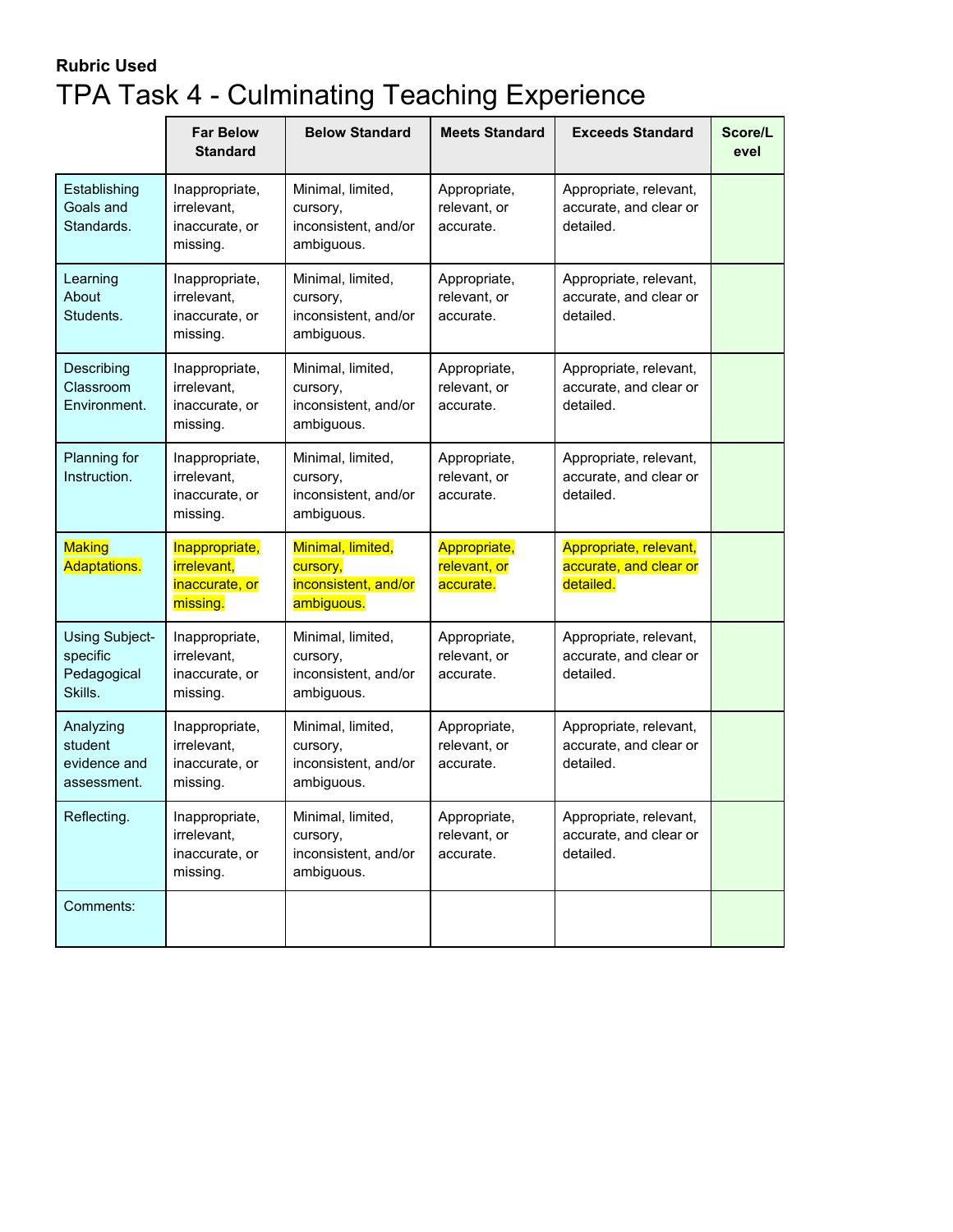#### **ISEE Program Learning Outcome 4:**

**Evaluate personal, inter-personal social strengths and weaknesses, and incorporate personal style to effectively and ethically influence the workplace.**

#### **Outcome Measure:**

Disposition Assessment scores – self, professor and host teacher

#### **Criteria for Success (if applicable):**

Average score for the group is 3.0 or higher (on a scale of 1-4 with 1 being low).

#### **Aligned with DQP Learning Areas (circle one or more):**

- 16. Specialized Knowledge
- 17. Broad Integrative Knowledge
- 18. Intellectual Skills/Core Competencies
- 19. Applied and Collaborative Learning, and

20. Civic and Global Learning

#### **Longitudinal Data:**

|                      | Target: Average Score for the Group is 3.0 or higher |         |         |         |
|----------------------|------------------------------------------------------|---------|---------|---------|
|                      | 2015-16                                              | 2016-17 | 2017-18 | 2018-19 |
| PLO 4 -<br>Synthesis | 3.39                                                 | 3.50    | 3.72    | 3.83    |

#### **Conclusions Drawn from Data:**

Target is met. The average score level for this criterion in our dispositions assessment is generally high, because so much of the Education curriculum is centered on being reflective of your practice and evaluating one's own practice based on feedback from multiple sources. This year it seems every candidate was a reflective learner at or above the proficient level.

#### **Changes to be Made Based on Data:**

Throughout the 2018-19 and into the 2019-20 school years SOE is engaging in faculty discussions reviewing dispositions and their role as a critical framework in our work. Initial discussions examined dispositions data cross-sectionally and longitudinally. We asked whether dispositions were stable or dynamic and how the way we viewed them could influence how we incorporate them in classes and whether they could be changed over time. SOE is studying its capacity to develop reflective learners in these discussions. We anticipate continued growth and faculty buy-in through ongoing examinations and refinement.

#### **Rubric Used**